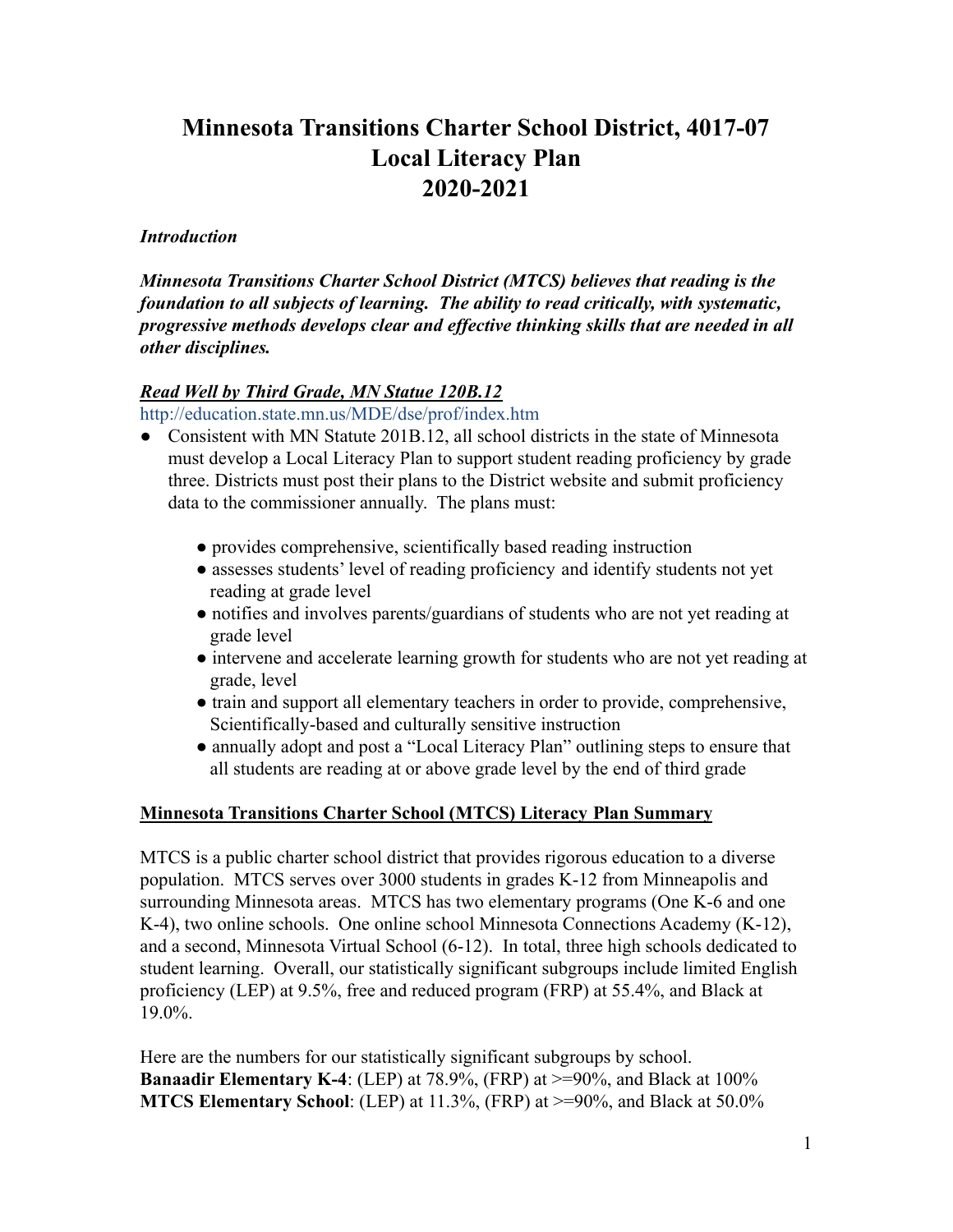**MTS Secondary**: (LEP) at 33.9%, (FRP) at >=90%, and Black at 60.2% **P.E.A.S.E Academy**: (LEP) at 4.8%, (FRP) at 33.3%, and Black at 0% **MN Virtual High School**: (LEP) at 3.0%, (FRP) at 36.4%, and Black at 6.5% **Minnesota Connections Academy**: (LEP) at 1.4%, (FRP) at 49.3%, and Black at 8.0%

MTCS elementary programs are as follows:

- **MNCA Minnesota Connections Academy (MNCA),** a tuition-free online public school. MNCA gives students the flexibility to learn at home with a curriculum that meets rigorous state education standards.
- **Banaadir Elementary K-4** has a ESL program in Minneapolis with a powerful partnership between home, school and community. Working together, we build success for children, as they become confident people and caring citizens for tomorrow's world.
- **[MTCS Elementary School](http://mtcs.org/schools/mts-elementary-school/)** is a diversified, creative school with small classes and highly qualified teachers. MTCS Elementary is a loving, nurturing, and learning community that cares about your child. We are committed to providing support and encouragement. We develop student self-confidence along with the right tools for academic success.

# **Goals and Objectives:**

It is the goal of Minnesota Transition Charter School (MTCS) and its stakeholders that all students are reading at or above grade level by the end of  $3<sup>rd</sup>$  grade as determined by the Reading Minnesota Comprehensive Assessments (MCAs).

The MTCS Literacy Plan uses methods and procedures that are based on scientific and evidenced based reading research. As a school, we are committed to making decisions about reading assessments, instructional programs and materials, and professional development on the basis of scientific and evidence based research. MTCS uses a unified approach to teaching balanced literacy. The goal of the program is to have students experience the power of reading and writing.

This plan is our commitment to the children of our school and to the children themselves.

We Believe ...

- o All students have the right to become literate
- o Literacy encompasses reading, writing, listening, and speaking
- o Learning to read and write begins at birth in the home and needs to be supported in English and other languages
- o Literacy is a necessary skill to succeed in life
- o Children must read often and in all subjects
- o Data and research leads to differentiated professional development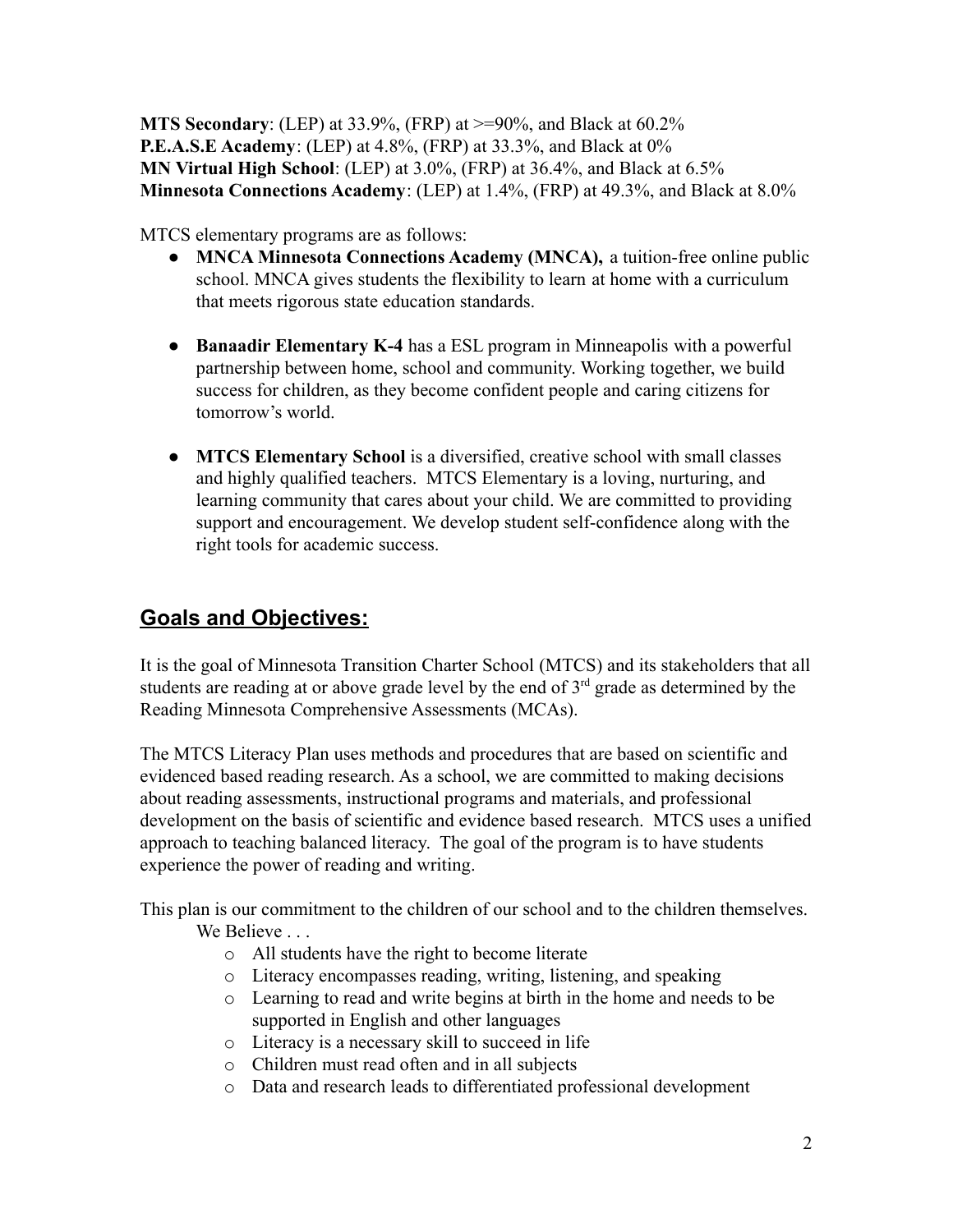Our primary reading goal is to implement the six areas of literacy development, which include: oral language development, phonemic awareness, phonics, fluency, vocabulary development and comprehension. MTCS consistently implements scientifically and evidence based reading instruction that is data driven, sustainable and incorporates a multi-tiered system of instruction and support so that students will reach the literacy demands of today's education.

Our elementary schools use balanced literacy programs, aligned with MN State ELA Standards. Included in these programs are components for close reading, small flexible groups, read aloud, shared reading, and independent reading. To enhance this curriculum, our district focuses on books that are a variety of culturally relevant high interest fiction and nonfiction reading materials, covering a wide range of reading levels. Each classroom also has their own reading library where students can enjoy books and other resources selected by their classroom teacher. Sufficient time for language arts instruction is necessary for children to read at grade level. Children in K-6 will receive at least 90 minutes of language arts instruction each day.

Relevant technology engages students in meaningful learning activities. A variety of technologies have been integrated into the curriculum and instruction to meet the needs of the district's diverse learners.

One of the most critical factors in a successful school-wide literacy plan is the use of a local assessment plan in which multiple measures are used at each grade level to determine student performance levels in many areas of reading. In order to achieve this goal all teachers are trained to analyze data to inform their instruction. MTCS administers multiple assessments for both growth and proficiency.

The assessments include but are not limited to:

#### **FIRLA Leveling System-American Reading Company**

• This leveling system assesses the student's reading level based on comprehension and fluency. This is administered at a minimum of three times a year as a way for teachers to form small groups and meet individual needs

#### **NWEA MAP Testing**

● A group-administered, standardized comprehensive adaptive reading assessment designed to show a student's academic growth throughout a school year. The level of difficulty of the test is adjusted to measure a child's individual performance.

#### **Minnesota Comprehensive Assessment (MCA)**

● A group-administered test given once per year starting in third grade to assess a student's progress toward meeting the MN academic standards.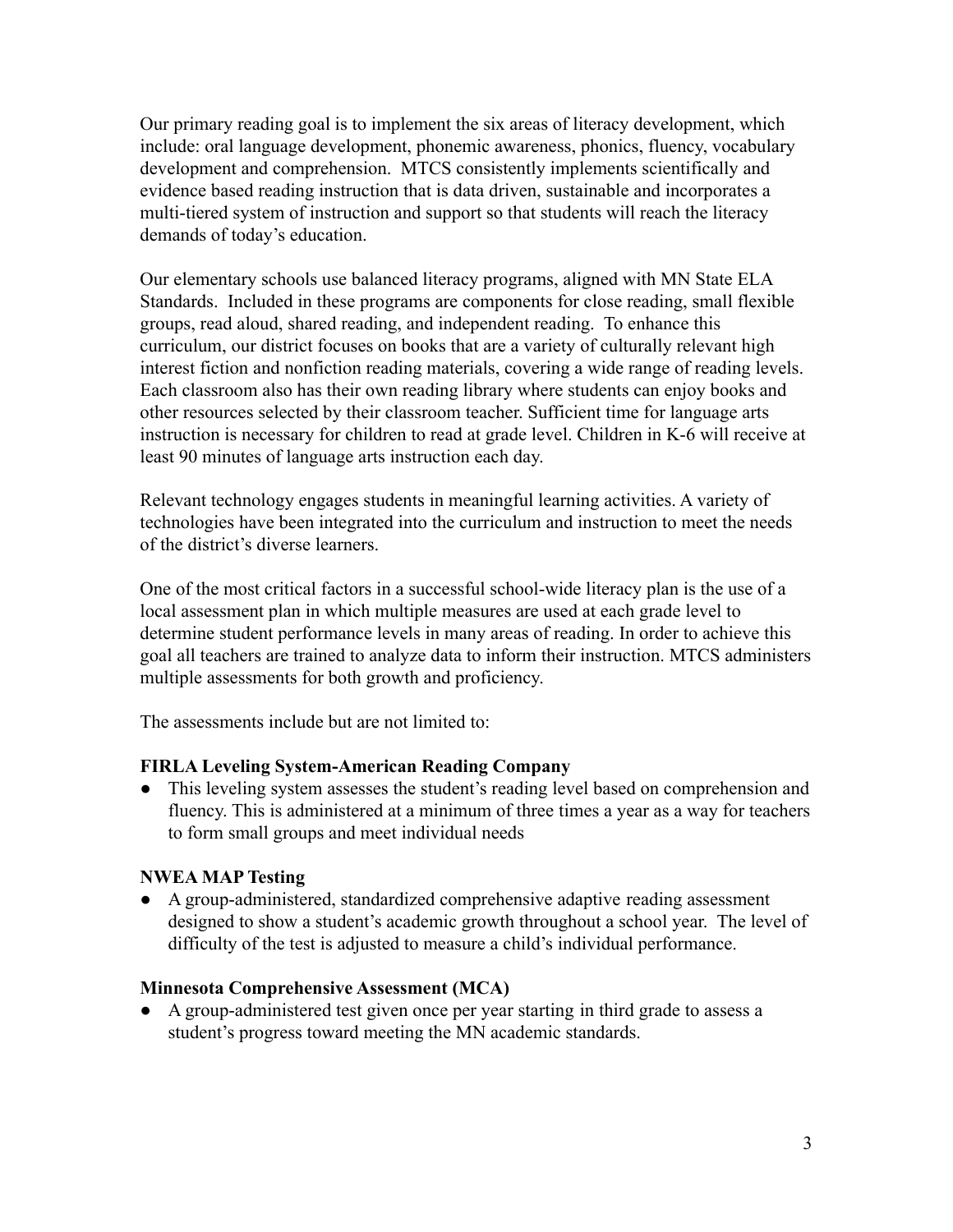#### **Minnesota Test of Academic Skills (MTAS)**

● Is an alternate assessment based on alternate achievement standards for students with the most significant cognitive disabilities.

### **ACCESS for ELLs**

● English language proficiency assessment administered to Kindergarten through 12th grade students who have been identified as **English language learners** (**ELLs**).

#### **Longitudinal Evaluation of Academic Progress (LEAP)**

● Web-based educational level assessment services, providing customized educational programs to aid in the instruction of students and children in connection with core scholastic subjects such as reading, writing and math; providing and administering educational assessment tests and online educational assessment tests to students and children. LEAPS is an Educational program exclusive to MTCS's online school, MTCS Connections Academy.

In addition to the above assessments, other systems are in place to help achieve the districts' goal. Other systems include: classroom differentiation, learning targets and success criteria, Title I services, Title III services, an EL District Coordinator, District Literacy Coordinator, Minnesota Reading Corp., Special Education services, parent feedback, and effective, systematic staff development. More explicit information on these systems will be discussed in further detail, later in this plan.

#### **Objectives:**

Each year sites review and preform a comprehensive needs assessment. Proficiency, growth and trend data will be analyzed and used to set specific learning targets for each child and for each cohort of students. K-2 data will be accessed and utilized, when available.

Grade Level teams review, annually, the effectiveness of current pedagogical practices in including core instruction, differentiation, remediation, and intervention.

Curriculum resources are aligned to the most current standards. MN State Standards are a priority. Curriculum and Aligned Materials are important to an effective reading program. Curriculum should be scientifically research based and focus on the six essential components related to strong reading instruction: oral language, phonemic awareness, phonics, fluency, vocabulary, and comprehension. American Reading Company curriculum was purchased as a resource for teachers to use during literacy instruction.

Viable and Reliable Assessments are important to an effective reading program. Good assessments can help teachers know and understand what skills students are missing and what skills they have already acquired. Formative assessments will be used to modify instruction and to identify students who are not on pace to meet proficiency. Students not on track will follow the Multi-Tier Systems of Support (MTSS) as referenced on page 11.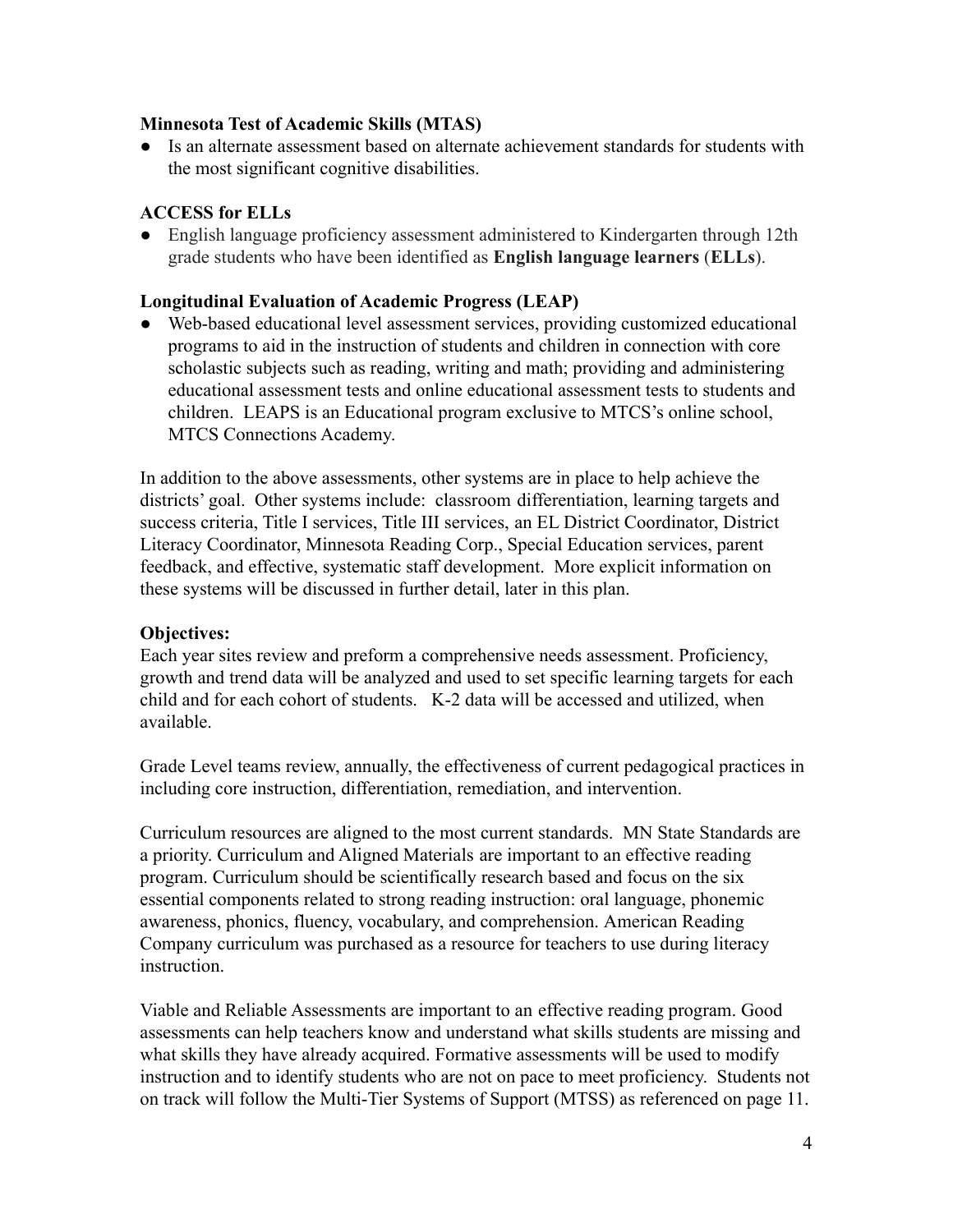The sites will meet to analyze the data for the district and prioritize the needs of the students. As a result, the goal is for all students to read at or above grade level.

# **Literacy Plan (Curriculum, Instructions and Assessment)**

The Minnesota Transitions Charter School (MTCS) Local Literacy Plan (#4017) is a comprehensive plan that outlines the five essential elements of creating and maintaining a developmentally appropriate framework for all learners to reach their fullest potential. These elements are complemented by four foundational principles synonymous with coordinated change at the systems, organizational, programmatic, and practice level. This plan is developed in response to legislation adopted by the State of MN in 2010 consistent with section 122A.06 subdivision 4.

The district's local Literacy plan is developed through a process using careful reflection and data driven decision making by the Literacy team consisting of Curriculum Director, Elementary Building Directors, District Reading Coach, Title I teachers, EL Coordinator, and Special Ed. teacher.

Data included:

- Minnesota Comprehensive Assessments (MCA), Northwest Evaluation Association (NWEA) Measures of Academic Progress (MAP), NWEA Primary MAPS and unit test scores
- MTCS designed Emergent Literacy Assessments, Fountas & Pinnell
- Staff turnover
- Classroom management
- Parent participation attendance of conferences, parents nights, etc.
- Number of students who qualify for free and reduced lunch

In 2021, MTCS purchased a viable curriculum for literacy, American Reading Company Core. MTCS restructured the literacy block to meet the needs of all students and will continue to provide teachers with ongoing professional development to become better teachers. Teachers will receive training throughout the year on how to best implement the reading curriculum.

MTCS will implement common instructional practices and train teachers to use these practices that leverage high achievement for all students in the primary grades. This includes the use of practice profiles for vocabulary building, a practice profile for math talks, word wall visible in each classroom, the use of gradual release of responsibility, close reading strategies and co-teaching.

All students in grades K-6 are given a screening/benchmarking assessment three times throughout the course of the year in fall, winter, and spring. Using this data, struggling and at-risk students are identified and referred for interventions. Specific interventions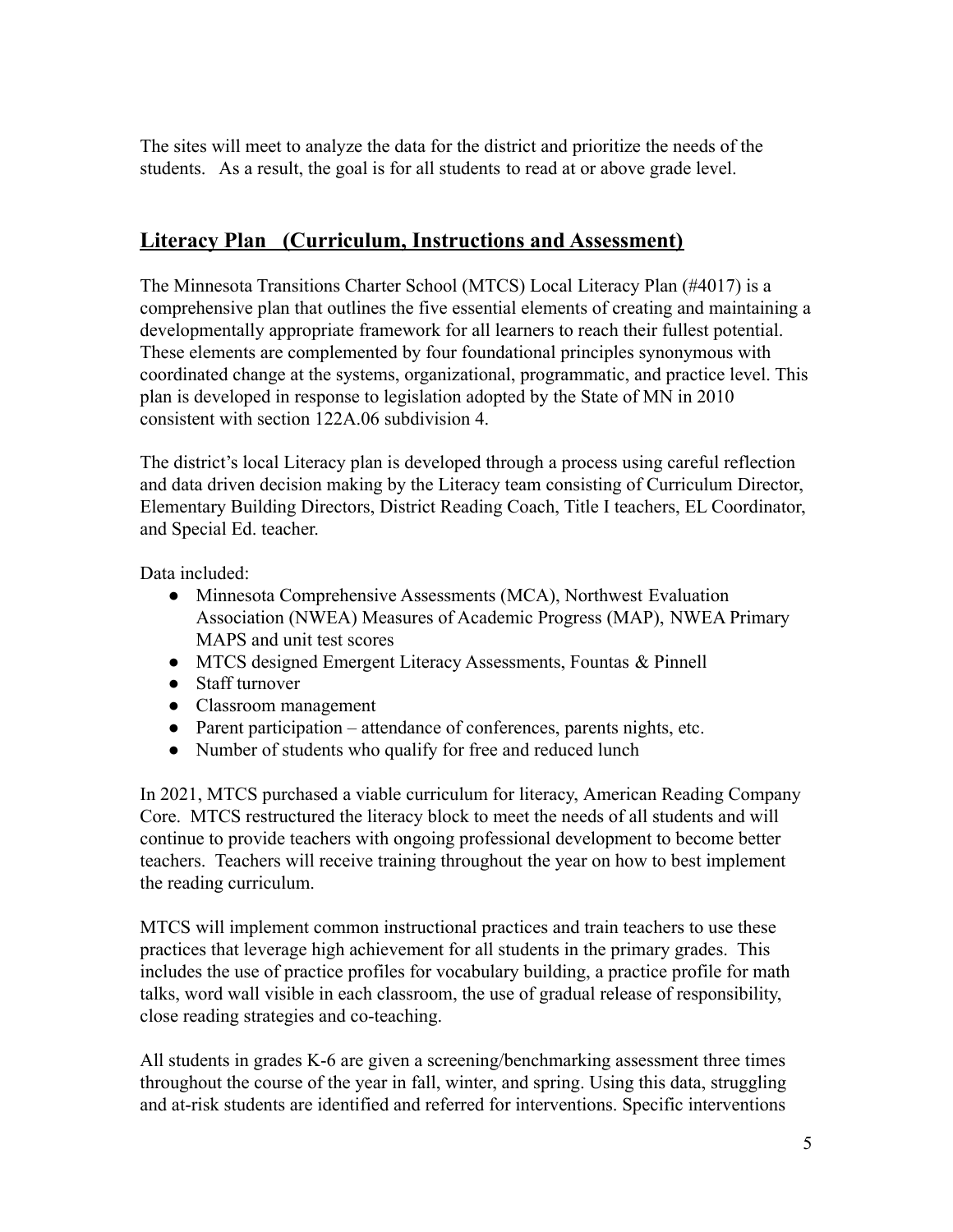are based on level of need, teacher concern, standard assessments and the interventions are implemented through the collaborative efforts of the classroom teacher, title teachers and paraprofessionals. Each student's progress is monitored weekly and if the intervention selected is not working, another intervention is selected and implemented. Students not responding to these interventions are referred for special education services. Parents are kept informed of their child's progress throughout the process.

#### **Process of Assessment**

Currently, MTCS uses the Reading NWEA MAP assessment in grades K- 6, MTCS Designed Emergent Literacy Assessment in grades  $K - 1$ . Students are assessed using the above reading data points throughout the year; fall, winter, and spring.

The district uses Professional Learning Community (PLC). Teachers, teacher leaders, and specialists are analyzing data on a weekly basis in collaborative, small group settings at each site along with a district wide PLC once a month. Other opportunities to work with data throughout the year include, Title I meetings, Title III meetings, Multi-Tier System of Support Meetings, and intake, placement and reclassification processes.

Parents have multiple opportunities to receive this data. Including, but not limited to: conferences, progress reports, report cards, parent meetings, and an invitation to visit the classroom at any time.

| <b>Screening Tools</b>  | Grade Range                                     | Timeline       |
|-------------------------|-------------------------------------------------|----------------|
| Minnesota Comprehensive | $3-8$ , 10, 11                                  | Once a year    |
| Assessment (MCA)        |                                                 |                |
| Minnesota Test of       | <b>Students with Special</b>                    | Once a year    |
| Academic Skills (MTAS)  | <b>Needs</b>                                    |                |
| <b>IRLA</b> Leveling    | $K-6$                                           | 3 times a year |
| <b>ACCESS</b>           | <b>ELL Students</b>                             | Once a year    |
| W-APT                   | ELL Students: Kindergarten                      | Once a year    |
| <b>WiDA</b> Screener    | ELL Students: 1 <sup>st</sup> -12 <sup>th</sup> | Once a year    |
| <b>NWEA</b>             | $K-12$                                          | 3 times a year |

| <b>Progress Monitoring Assessments</b> |                             |                          |           |              |                |  |
|----------------------------------------|-----------------------------|--------------------------|-----------|--------------|----------------|--|
| Grade                                  | <b>Test Product</b>         | Assessments              | Proctor   | Date         | Data stored    |  |
| K-1                                    | Journeys Emergent           | *Fluency                 | Classroom | Fall, Winter | Data warehouse |  |
|                                        | <b>Literacy Assessments</b> | *Print concept/Name      | teacher   | and Spring   |                |  |
|                                        | (if applies)/ Dibels/       | identification           |           |              |                |  |
|                                        | Fountas and Pinnell         | *Initial Sound           |           |              |                |  |
|                                        |                             | *Naming letters          |           |              |                |  |
|                                        |                             | *Rhyming                 |           |              |                |  |
|                                        |                             | *Segmenting and blending |           |              |                |  |
| K-6                                    | Sight Words $-$             | Word Knowledge           | Classroom | Fall, Winter | Data warehouse |  |
|                                        | Dolch K-1                   |                          | Teacher   | and Spring   |                |  |
|                                        | $Fry 2-6$                   |                          |           |              |                |  |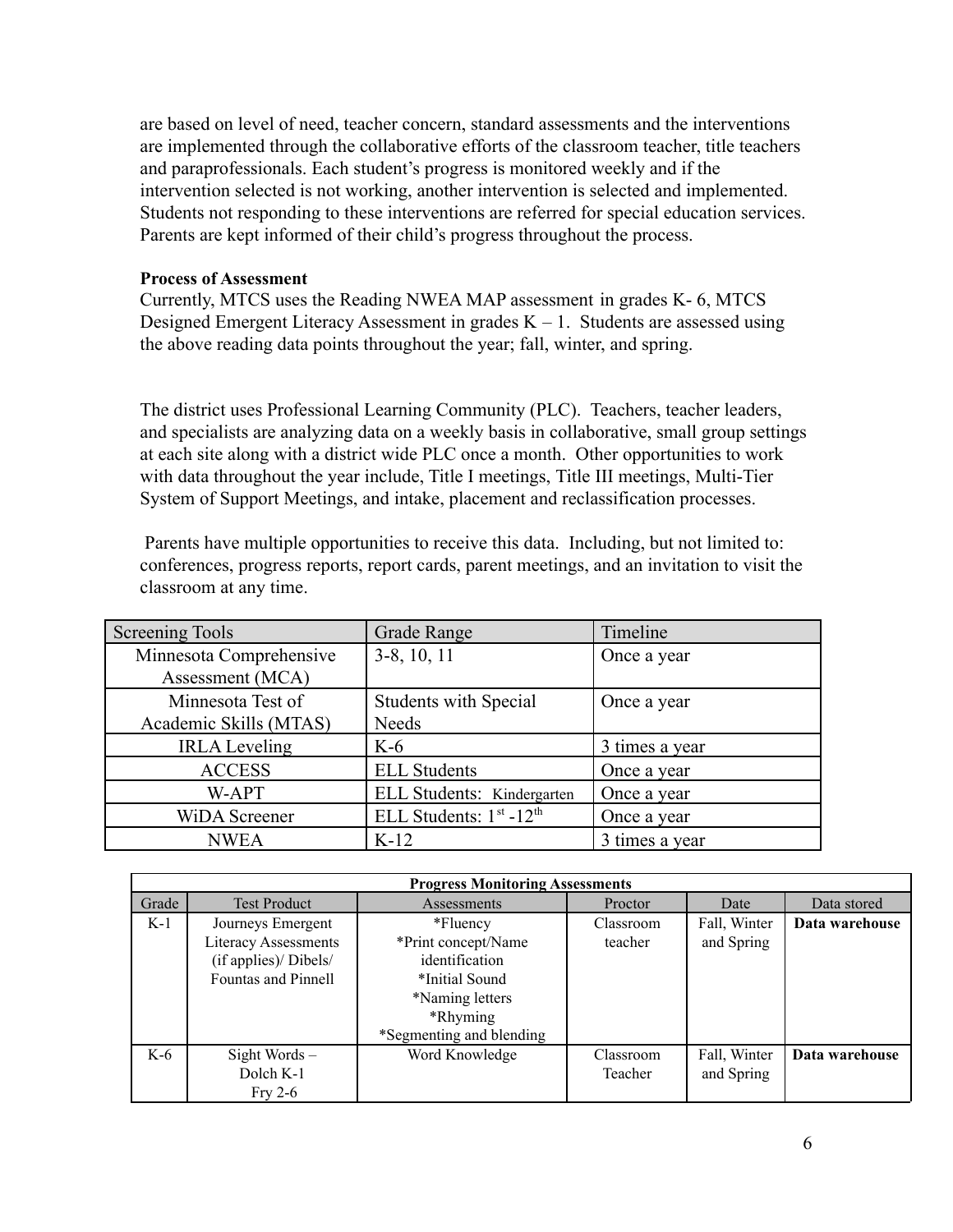| $K-8$   | <b>Writing Sample</b> | Writing knowledge             | Classroom        | Fall, Winter, | Portfolio      |
|---------|-----------------------|-------------------------------|------------------|---------------|----------------|
|         |                       |                               | Teacher          | Spring        |                |
| $K-6$   | Reading               | Comprehension tests based off | Classroom        | Weekly        | Data warehouse |
|         | Comprehension Test    | the MN state standards        | Teacher          |               |                |
| $2 - 8$ | Academic Vocabulary/  | Vocabulary Assessment         | Classroom        | Fall, Spring  | Data warehouse |
|         | <b>LEAPS</b>          |                               | Teacher          |               |                |
|         |                       | Oral Language Assessment      |                  |               |                |
| $K-1$   | Primary NWEA          | Comprehensive Reading         | <b>Classroom</b> | Fall, Winter  | Data warehouse |
|         |                       |                               | teacher          | and Spring    |                |
| $2 - 8$ | <b>NWEA</b>           | Comprehensive Reading         | Classroom        | Fall, Winter, | Data warehouse |
|         |                       |                               | teacher          | Spring        |                |
| $2 - 8$ | <b>LEAPS</b>          | *Oral Reading                 | Classroom        | Fall, Winter  | Data warehouse |
|         |                       | *Comprehension                | teacher          | Spring        |                |
|         |                       | *Word Knowledge               |                  |               |                |
|         |                       | *Retelling                    |                  |               |                |
| $1-6$   | <b>IRLA</b> Leveling  | fluency                       | Classroom        | Fall, Winter, | Data warehouse |
|         |                       |                               | Teacher          | Spring        |                |

#### **Selection/Placement of Students for Reading Tier Interventions:**

Using multiple indicators, students are placed in a reading tier intervention based on their scores on building-wide internal assessments, Journeys, Fountas & Pinnell, and NWEA. Teacher recommendations also play an important role in providing services to students who lag behind in their reading skills. Based on these diagnostic assessments, instruction and interventions will be matched to the student's needs in one or more of the five pillars of reading (phonemic awareness, phonics, fluency, vocabulary, and comprehension).

#### **Current practices and instructional systems**

The American Reading Company provides guidance to teachers in delivering differentiated instruction for diverse learners with lesson plan sequences coordinated to move instructional delivery from cognitively simple skills and strategies to more complex skills and strategies. Just as the skill and strategy levels increase in complexity, the variety of text genres increase from the simple to more complex levels. Techniques such as modeling, previewing and predicting, visualizing, summarizing, clarifying, and direct instruction in strategic reading are embedded throughout the program. Lesson plans for whole group instruction include the introduction of skills and strategies, embedded teacher modeling opportunities, systematic and explicit lesson sequences, guided and independent application, and review of skills and strategies with frequent re-teaching opportunities. Whole group instruction focuses on the introduction of skills and strategies embedded in the context of grade-level resources for the teacher to provide scaffolded support as needed by all students. The small group instructional lesson plans are aligned to the whole group lessons and differentiated to meet the needs of on-level learners, advanced learners, below-level learners, and English language learners. Daily lessons for small group incorporate the use of leveled readers, decodable texts, and vocabulary readers to provide numerous reading opportunities for application and mastery of skills and strategies within and across a variety of reading contexts that include multiple genres.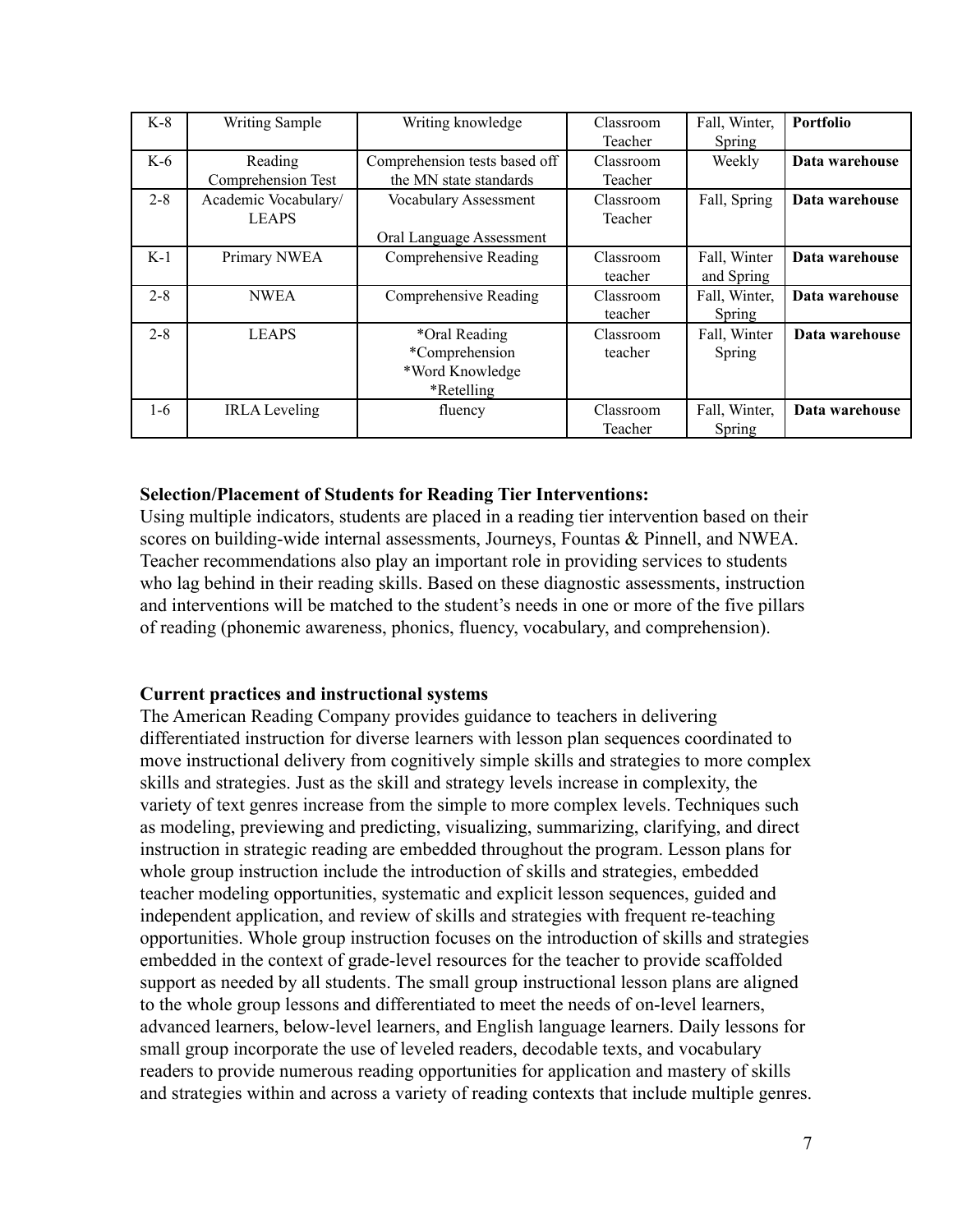A variety of both informal and formal literacy assessment opportunities are included in recommending the district's Elementary Multi-Tiered System of Supports for monitoring students' progress and match students with appropriately-leveled text for independent, instructional, and challenging reading experiences.

## **MTCS literacy model consists of the following framework:**

- Provides instruction in reading, writing, speaking, listening and viewing instruction.
- Provides instruction in large group, small group and individual settings including interactive read-aloud, interactive writing, shared reading, shared writing, guided reading, guided writing, independent reading and independent writing, and literate conversation.
- Reading instruction spans at least 90 (120) minutes daily and contains a balance of large group, small group, and/or individualized reading instruction. (Allington 2002).
- Reading Series whole group instruction is integrated with the Guided Reading Approach and should span 20-30 minutes daily throughout the focus lessons.
- Structure student learning opportunities around the conceptual framework of the Guided Reading Approach that helps students develop the daily habits of reading, writing, and working independently to build the foundation for a lifetime of literacy independence.
- Guided Reading Approach rotations and focus lessons with Small group, 1-1 instruction, and independent reading.
- Guided Reading Approach rotations provide a gradual release of responsibility through explicit instruction, as well as interactive, guided and independent practice with teacher conferencing and immediate teacher feedback.
- Use complex informational text for instruction at a ratio matching the Language Arts Minnesota Standards.
- Provide effective instructional scaffolding that enables all students to access complex texts directly without preempting or replacing a text by translating its contents for students.
- Provide a gradual release of responsibility towards decreasing teacher scaffolding and increasing student independence as demanded for success on accountability measures such as summative statewide literacy assessments.
- Ask text-dependent questions that require students to cite strong and thorough textual evidence to demonstrate they follow the details of what is explicitly stated as well as make inferences from the text, ensuring valid claims are based on evidence in the text.
- Provide extensive writing opportunities for students to draw evidence from texts (i.e., write to sources) to support logical inferences and reasoning, present careful analyses, and construct objective summaries of information.
- Ensure that questions and learning tasks require careful comprehension of the text before asking for further connections, evaluation, or interpretation.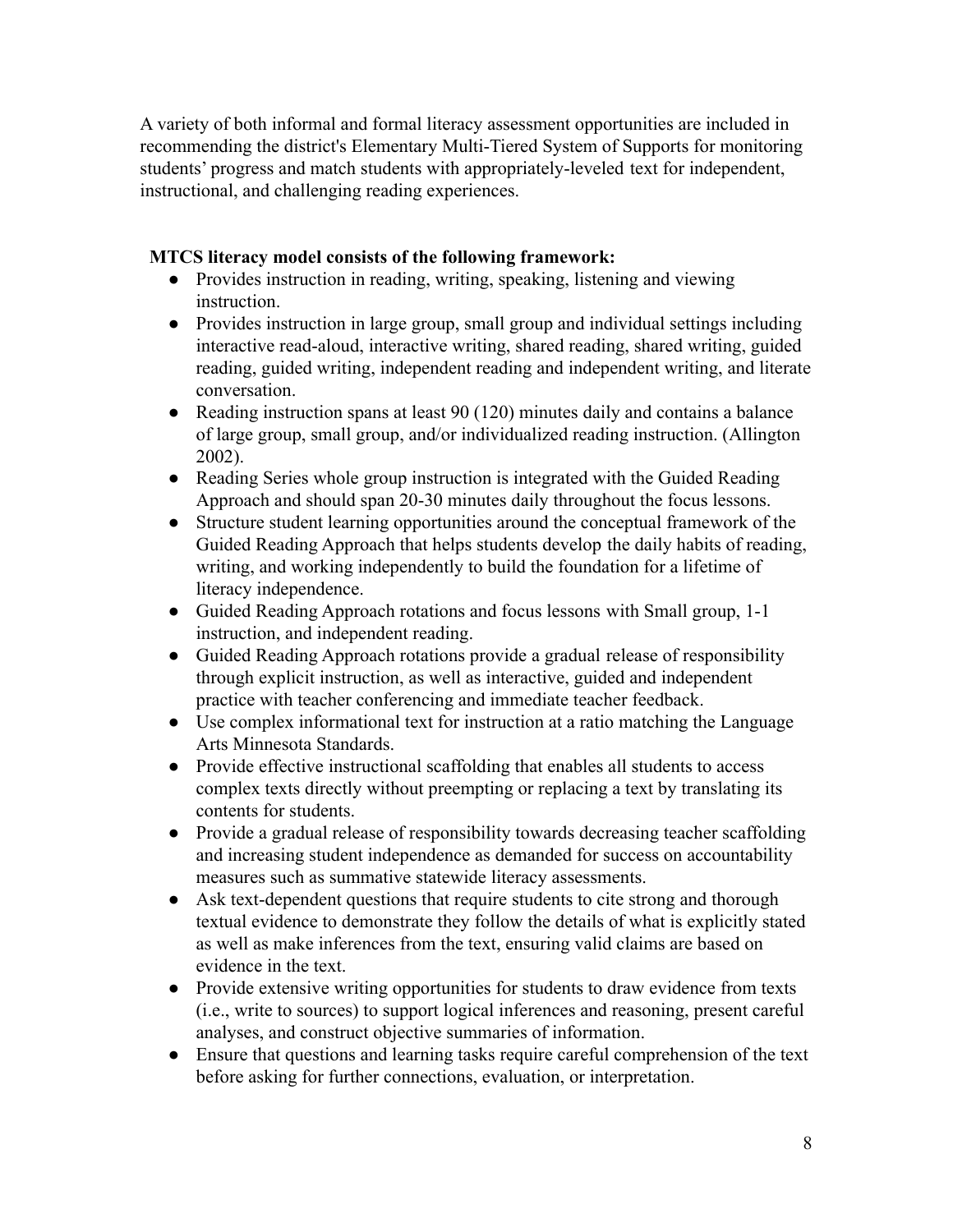- Support students in writing arguments and analyses using valid reasoning and relevant evidence.
- Engage students in literacy learning tasks in which they integrate multiple sources of information presented in diverse formats and media.
- Engage students in research to answer substantive questions (including those that are student-generated), investigate and solve a problem, narrow or broaden an inquiry, and synthesize multiple resources.
- Ensure that word study focuses on students using a variety of strategies to acquire and use academic and content-specific words sufficient for reading, writing, speaking, and listening.
- All students read a variety of texts both fiction and non-fiction. (MN ELA Standards, 2010). Providing all students with the opportunity to read text at their independent level and of their own choice every day. (Allington, 2012).
- Reading instruction includes the essential pillars of reading: Phonemic Awareness, Phonics, Fluency, Vocabulary and Comprehension. (National Reading Panel, 2000).
- Scientific, research-based literacy interventions for selected students are provided in addition to core literacy instruction and directly targets student needs. (Buffum, Mattos & Weber, 2010)

## **Interventions and Instructional Supports**

Students are considered for additional services if a student is identified as not reading at or above grade level on any of the screening assessments. Data used to determine whether they receive services includes the screening data and classroom observational data. Students are not considered meeting grade level expectations if they are scoring below the 25th percentile on any of the assessment tools. These students will be considered for small-group Tier II interventions provided by Title I Specialist on top of the regular classroom instruction already being provided. Ideally, these targeted students would receive even more intense one-on-one interventions if the schedule and staffing permits. Students who qualify for special education services will receive their targeted interventions in accordance with their IEP.

#### **MTCS services provided to students include, but are not limited to:**

- Targeted instruction and Tiered instruction using assessment data
- Smaller class size
- Family involvement through Title Nights
- Tiered Intervention Models within buildings and classrooms
- Tier II small group intervention with specialist
- District Academic Coaches
- Help with implementation of improvement plan
- English Language Learners (ELL services)
- Reading Corp.
- Special Ed. Services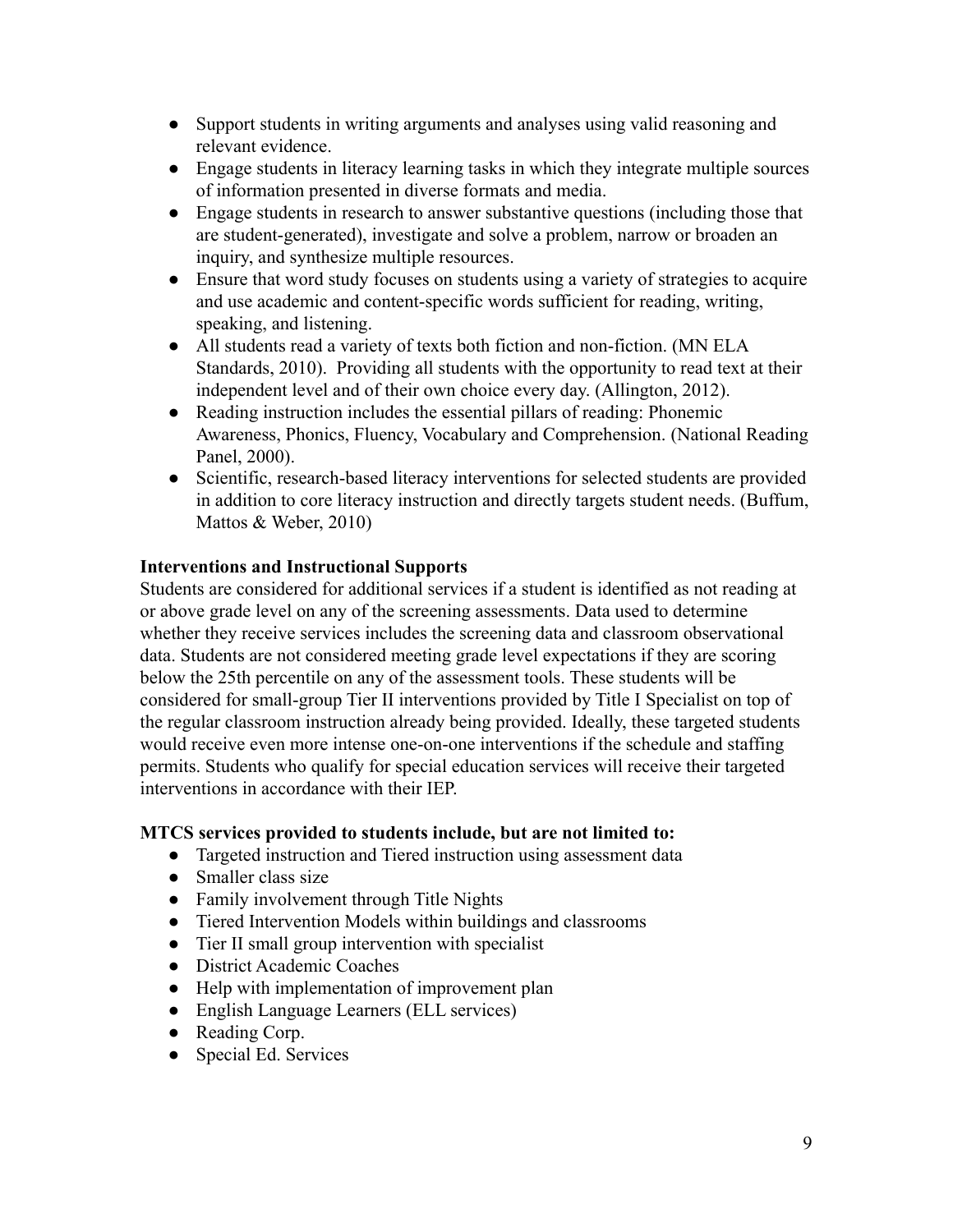All staff use supplemental materials and practices that help achieve the MTCS initiative to improve student learning. - Leveled Literacy Intervention, IXL, small guided group, differentiation in the classroom, flexible grouping, best practices strategies, and Sheltered Instruction strategies.



#### **MTCS Elementary Multi-Tier System of Support:**

- ❖ Tier I is for all students. They receive Core Curriculum instruction in the classroom using differentiation and a variety of learning styles to create individual learning opportunities for all students. Including students who require curricular enhancements for acceleration.
- ❖ Tier II is intended to serve students who are struggling in the general ed classroom academically and need more support in addition to the core curriculum. This is Scientifically Based Reading Research (SBRR) one-on-one or small group instruction that is carefully designed and as explicit and systematic instruction to fill the gaps. The students receive both Tier I and II instruction. The Title I or classroom teachers serve the Tier II students. Progress monitoring occurs every 1-2 weeks.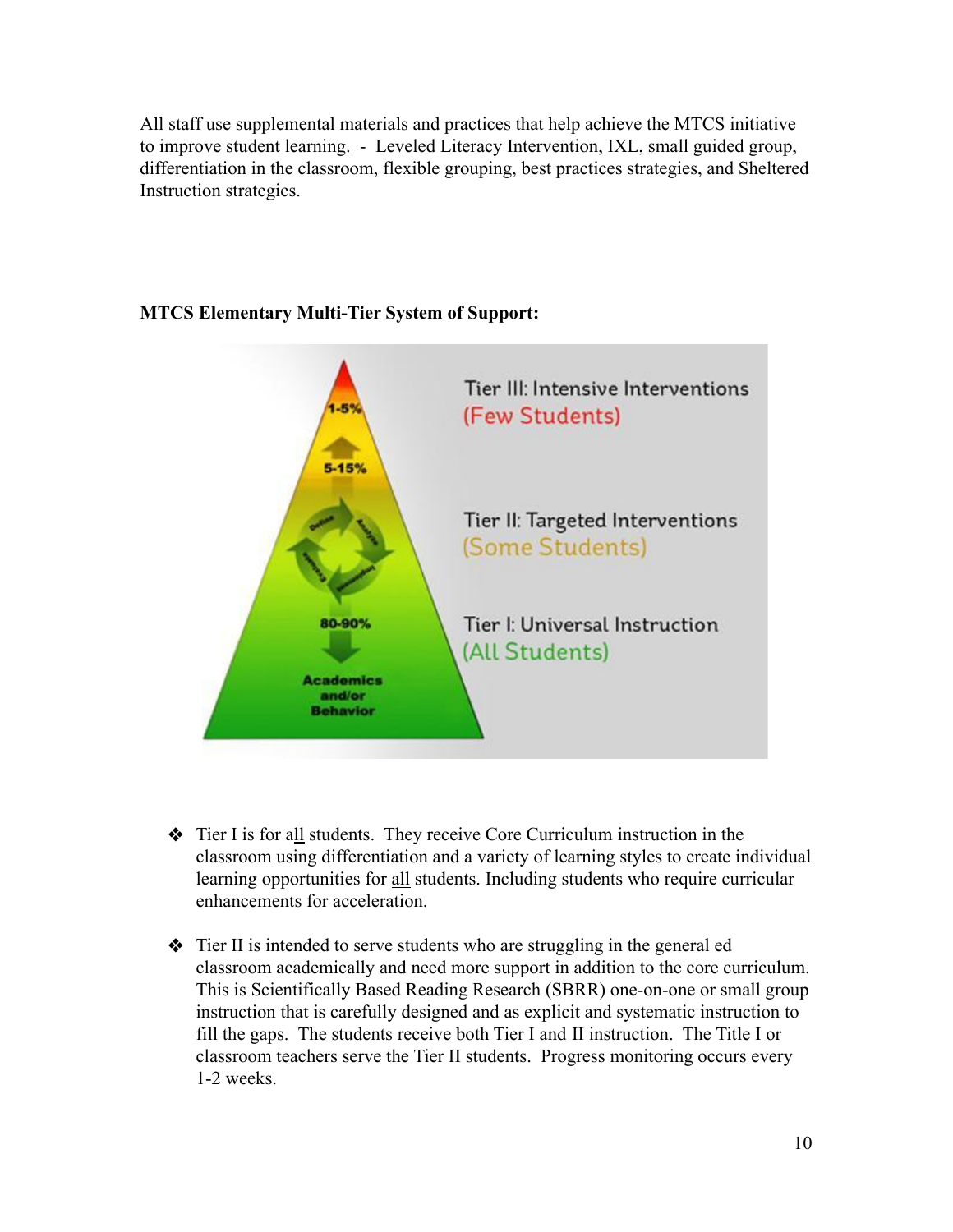❖ Tier III is an additional intervention intended to serve students who are not making sufficient advancement towards grade level abilities after receiving both Tier I and II interventions. The students receive increased Tier III services and may use alternative curriculum to make adequate academic growth. These students may be taught by a special teacher and/or using specialized curriculum and instructional techniques.

#### **Scientifically based Reading instruction:**

The scientifically-based reading curriculum MTCS uses is Houghton-Mifflin Harcourt Journeys which has been aligned by the classroom teachers to meet the Minnesota Academic Standards. Small group instruction is used to differentiate for our diverse learners.

- Reading interventions may include:
	- Leveled Literacy Intervention
	- IXL Provides students with an individualized learning path geared toward MN state standards
	- **•** Differentiated resources provided by the Core Curriculum
	- Other specialized approaches delivered by a classroom teacher, Early Intervention
	- Service teacher and/or Title Specialist.
	- ARC Core
- Intensive reading interventions may include:
	- **•** Leveled Literacy Intervention
	- Minnesota Reading Corps (MRC)
	- Other specialized approaches delivered by an Early Intervention service teacher and the Title Specialist.

**Minnesota Reading Corps (MRC)** Minnesota Reading Corps is a statewide initiative to help every Minnesota child become a successful reader by the end of 3rd grade. The program places AmeriCorps members as literacy tutors in sites across Minnesota to implement a research-based early literacy effort to help struggling readers. The MRC strategies are designed for both preschool ages children and K-3rd grade students.

http://www.minnesotareadingcorps.org/

#### **Student Support System for EL Learners**

The English Learner (EL) Program at the MTCS district is designed for students who are in the process of English language acquisition. The instructional model is a hybrid of pull-out instruction, push-in collaboration and training for mainstream teachers. Topics covered include differentiated, scaffolding and various other sheltered language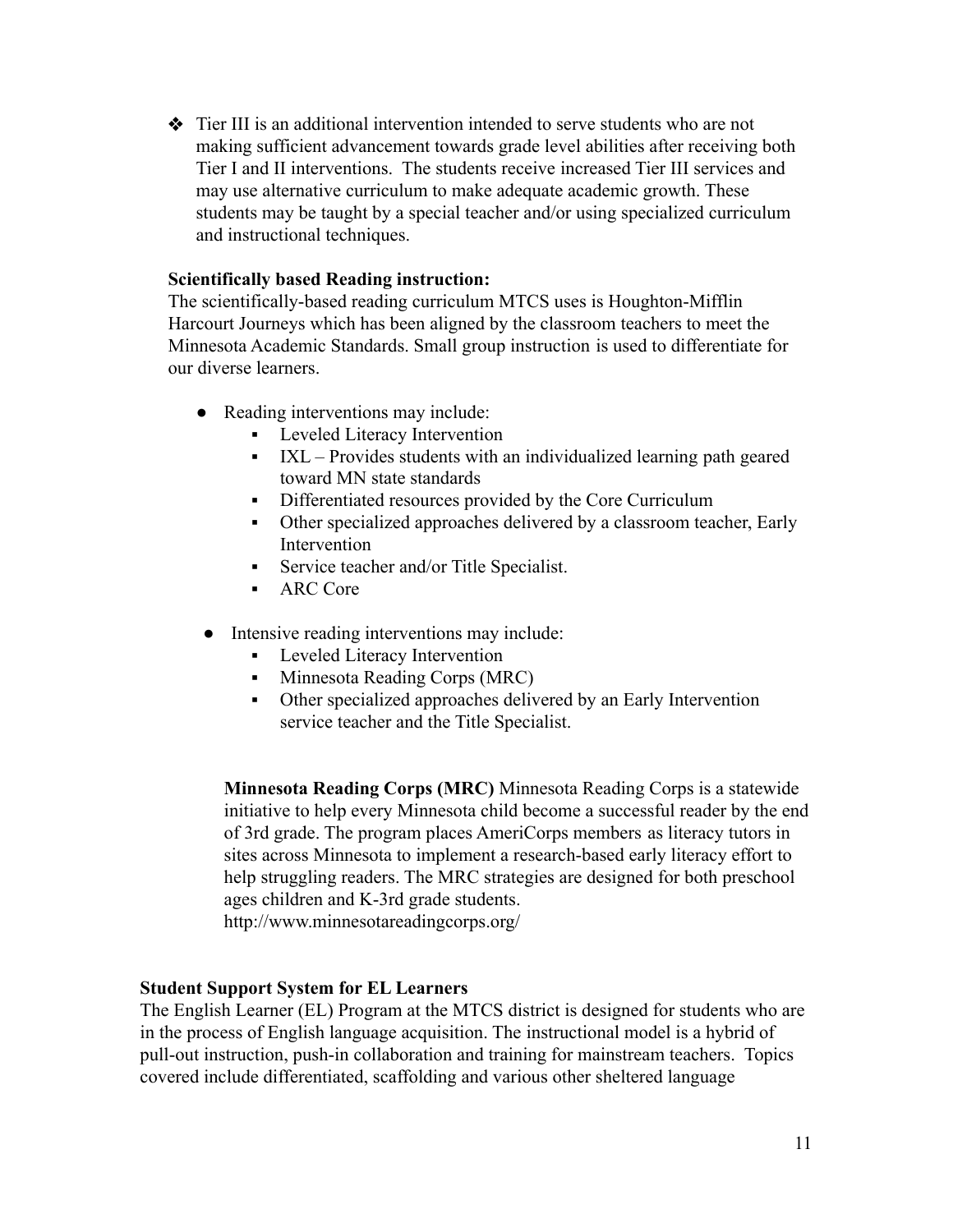instruction strategies. Additionally. MTCS offers elective classes in English Language Development.

MTCS seeks to ensure that language acquisition is not impeding upon a student's academic success and that all students can succeed in all academic subjects while becoming proficient in the English language. In addition, all of MTCS's teachers receive professional development in the area of teaching English Learners (ELs). All mainstream teachers are responsible for teaching the academic language of their content area, and for developing differentiated lessons to meet student needs.

Upon enrollment, incoming students complete the Minnesota Language Survey (provided by MDE). If the student speaks a language other than English, the student will be given a placement test. If the student is in Kindergarten, the student will be given the W-APT. If the student is in grades 1-12, the student will be given the WiDA Screener. Due to the fact that Minnesota is a member to the WiDA Consortium, all formal language assessments administered to EL students are WiDA tests.

The W-APT provides a broad sampling of proficiency in the four major language domains of speaking, listening, reading, and writing. A sample of critical English language proficiency skills that translate into an overall measure of language competence. The W-APT test scores and student EL levels can be kept in a number of places including, but not limited to: teacher workbooks, assessment binders, Skyward, PM Sheets on the Google documents and in the students' ESL files and View Point Data system. The information is in all of these locations to ensure that all teachers who work with the students can have access to the information and can utilize it to best inform their instruction and match the students' needs with core and intervention supports. The process for allocating resources, training, coaching and selection of instructional materials to address the specific language acquisition needs of EL and minority students is varied. All teachers are trained in the process of second language acquisition and coaching is provided on an as needed basis. The district EL coordinator works with the literacy coach and the Title I coordinator to plan professional development opportunities, which are elaborated on in the professional development section.

#### **English Learners and Other Diverse Populations:**

The district currently assesses all English Learners using ACCESS for ELL. The ACCESS K–12 Assessments helps educators accurately assess the academic and social language skills of English language learners. The assessments provide detailed information on students' reading, writing, speaking, and listening skills. The W-APT provides reliable English language proficiency results to help educators make instructional decisions and allows districts to measure student growth. It measures both social and academic skills for a comprehensive view of language abilities and accurately meets the needs of all English language learners. Based on these demographics, resources will be allocated and professional development will be determined annually. Instructional materials will be analyzed for its culturally appropriate content and purchased during the district's curriculum cycle for core subjects. EL curriculum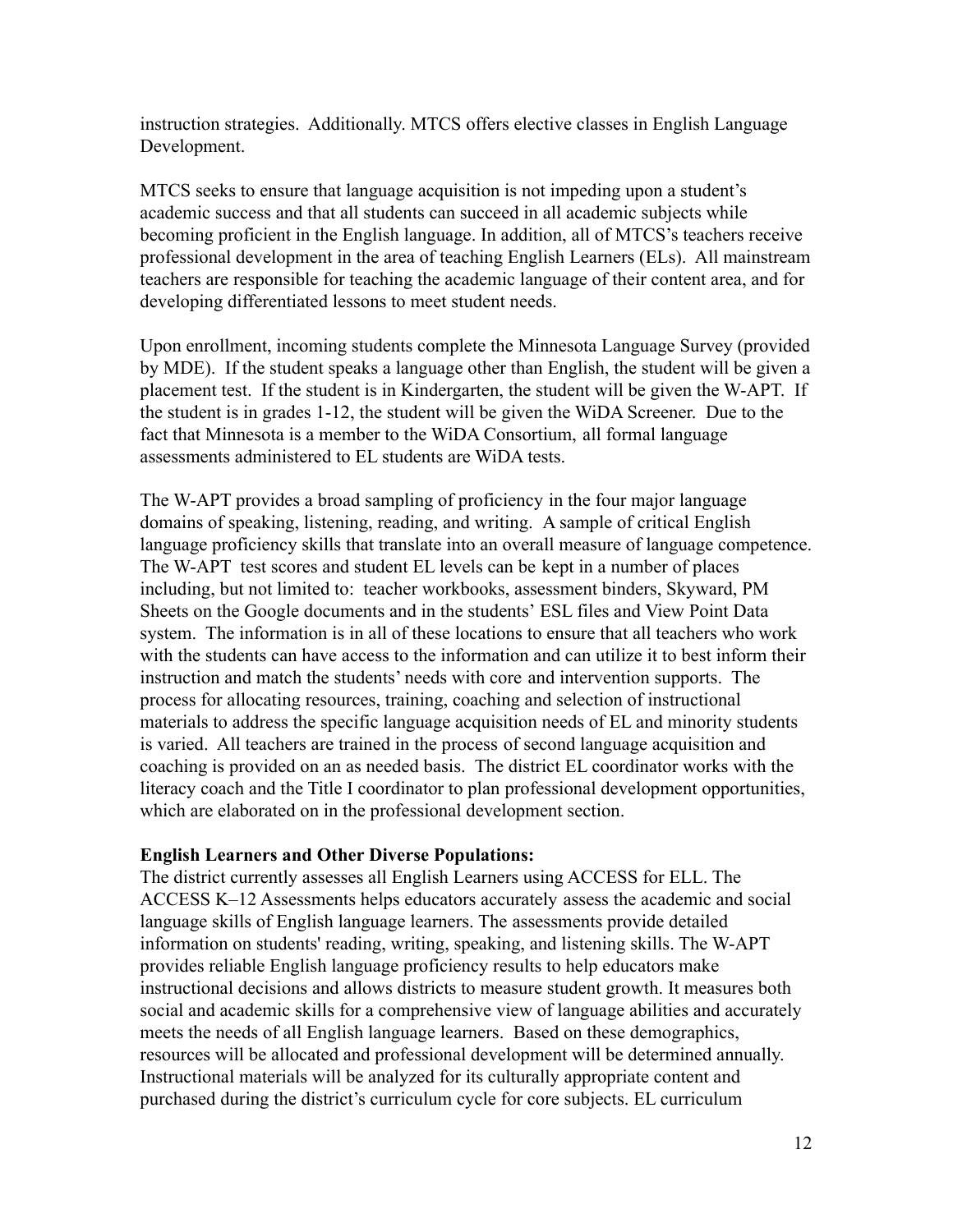materials and interventions, used to develop language skills, will be updated as needed or developed on-site.

Teachers will continue to familiarize themselves with WIDA developmental rubrics and analyze incoming ACCESS data to improve instruction. Given that MTCS has a large ELL population; it's paramount that WIDA standards and assessments closely align to ELA standards.

#### **Analysis of Current Practice: Effectiveness of Core Instruction**

Analysis of current practice and support is done on an ongoing basis in both individual and group formats including PLCs, intake, reclassification, etc. Using a data warehouse enables teachers to track students' progress via multiple assessments. Teachers can then match the student to the program that best fills their needs.

Data warehouse is an online tool used by teachers, which include a litany of assessment data (see above list). After each monitoring period, grade level teams and reading specialists determine if students are in need of intervention services. If needed, additional diagnostic assessments are done to ensure student needs are correctly identified. When students are identified as not making adequate growth based on the data collected, there are multiple tiered interventions in place including classroom differentiation, and scientifically based reading interventions and the MTSS team.

# **Parent Notification and Involvement**

Family involvement is essential to the success of our students as readers. MTCS schools seek to contact and involve families in a variety of manners within each of our school communities. The school has a written parent involvement policy, which is found in the school board policies.

Parent Communication plan

- 1. In order to have all students reading well by third grade, the elementary utilizes the View Point and Skyward monitoring system. On the district website there will be an explanation of the assessment practices and the multileveled systems of support as implemented in the MTCS literacy plan.
- 2. Parents will receive benchmark information two times a year during conferences. An additional explanation of the literacy program and supports will occur in September or November during fall parent/teacher conferences.
- 3. In addition, parents of students who are receiving supplemental instruction will be informed of progress multiple times a year.
- 4. Assessment results will be provided to parents upon request.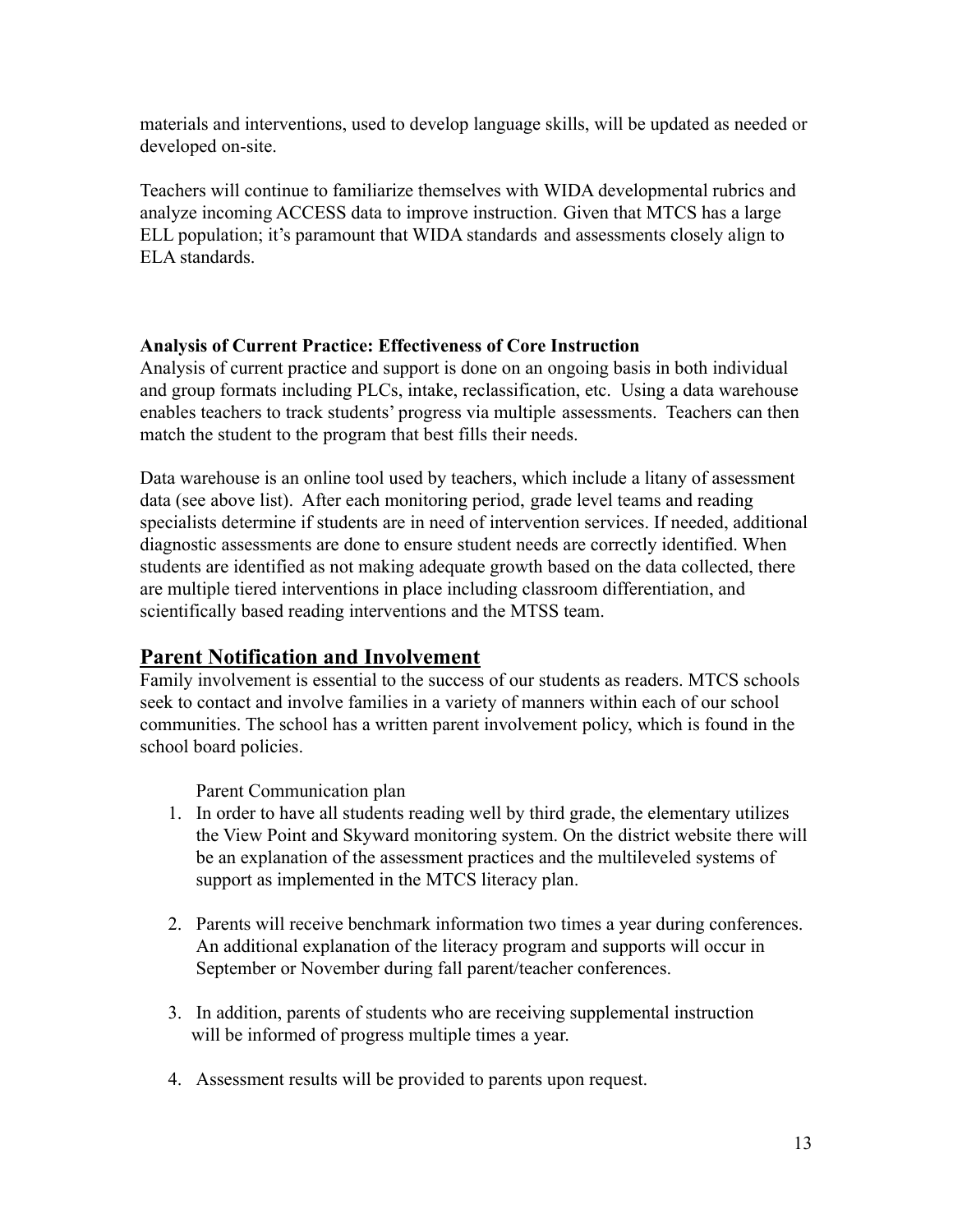- 5. Parents of students who need supplemental instruction will be informed by the school that their student has been identified as needing additional academic services. This notification will include an invitation for the parents to participate in the planning to address the needs of the student.
- 6. Parents of students receiving interventions will receive monthly progress reports (upon request).

Parents are always welcome to visit classrooms in the district. All schools in the district hold a school-wide open house at the start of each school year and participate in the Annual Board meeting in September. Also, signs are written in multiple languages, and bilingual language support is available to parents immediately upon entering the office at our schools where the need is greater. Parent liaisons are available to families by cell phone at their convenience.

Each school holds parent events as well as conference nights throughout the year. These include open houses, breakfasts, portfolio nights, science fairs, and educational game nights. MTCS staff spends time discussing literacy at home, student data, and literacy activities with family members while giving them the tools to work with their students at home.

#### ✔ **Conferences:**

Parents are invited to attend two scheduled Parent Teacher conference meetings. They are invited to meet with classroom teachers and Tiered Interventionists to go over student data and sign title compacts once entrance and exit criteria are explained. Interventions that are available to students not reading at or above grade level will be explained to parents. Parents and or caregivers are contacted by newsletters, flyer, and phone messages in both Somali, Spanish, and English

#### ✔ **Reading night:**

Families are invited in to enjoy a meal and learn about reading strategies that they can use at home with their child. Each child receives a book at their level to bring home. Reading resources are provided for parents and or caregivers. Parents and or caregivers are contacted by newsletters, flyer, and phone messages in both Somali, Spanish, and English

#### ✔ **Math night:**

Families are invited in to enjoy a meal and learn about math strategies that they can use at home with their child. Each family receives math games to take home. Parents and or caregivers are contacted by newsletters, flyer, and phone messages in both Somali, Spanish, and English

#### ✔ **Survey meeting during Title I night:**

Parents are invited to meet with the Curriculum, Instruction, and Assessment Director to go over student programming and give feedback on family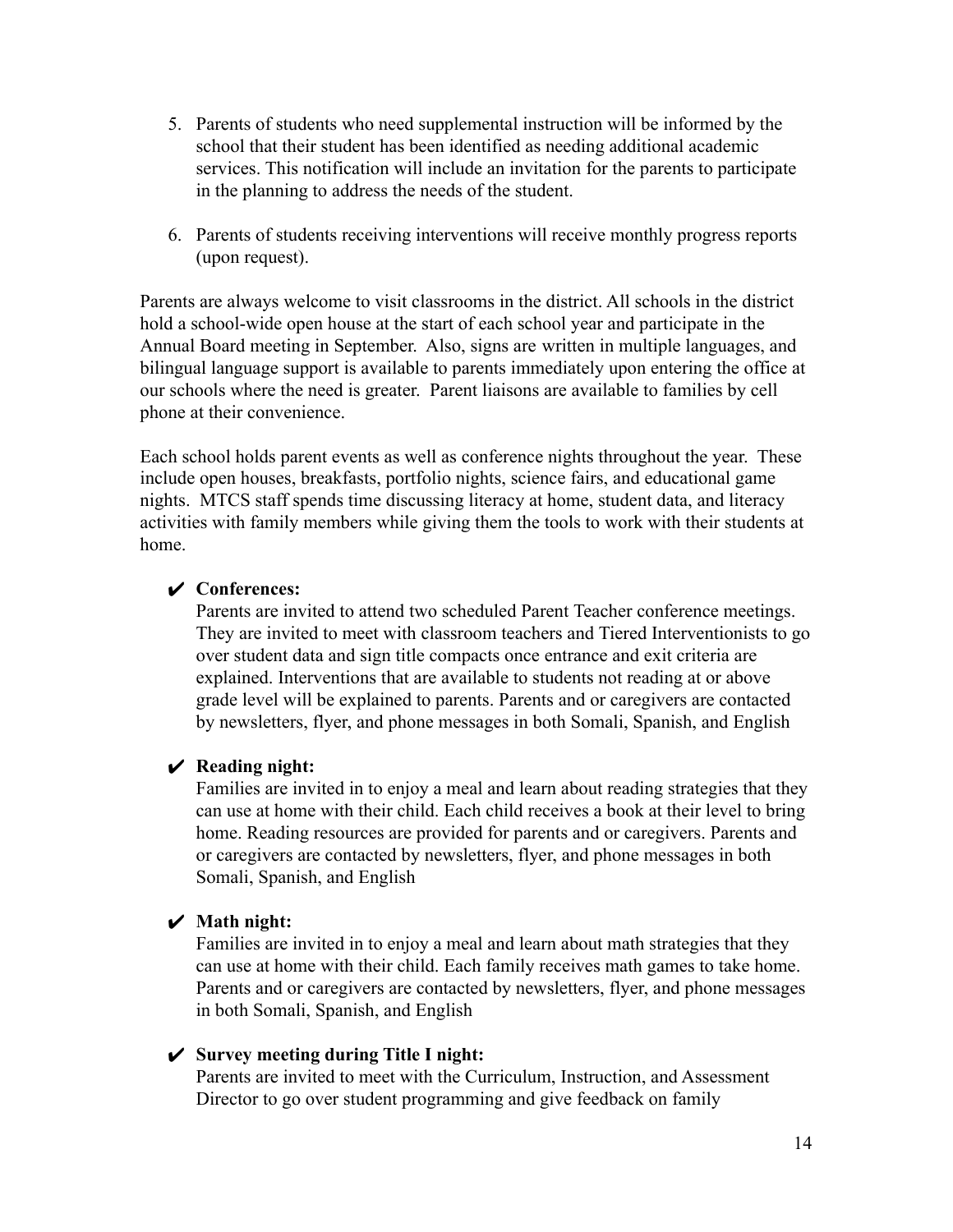involvement and Tiered Service model. Parents and or caregivers are contacted by newsletters, flyer, and phone messages in both Somali, Spanish, and English

Suggestions for parents to become a part of their child's educational process are given throughout the year by individual classroom teachers at parent-teacher conference times, which vary by school. Schedules are available on our website – www.mtcs.org. Notices of these meetings are sent home via flyers. One focus of our conference nights is sharing data with families.

MTCS families receive a newsletter quarterly or monthly (depending on the site) to provide them with current information and to notify them about upcoming events. This includes updates about curriculum and academic testing.

## ● **District Website <https://mtcs.org>**

- **District Assessment Information and Calendars**
- **Building Newsletters**

Every elementary school has a monthly newsletter. Parents are able to receive electronically and sent home with the student.

# **MTCS Connections Online Academy - Unique Education at MTCS**

MTCS District has an elementary school that is unique and not traditional, but online where students can learn from home. At MTCS Connections Online Academy, education is personalized to each student's individual abilities. This personal touch is what sets this program apart from the rest. When students receive the one-on-one individualized attention they deserve, there's no telling how far they'll go. The Personalized Performance Learning approach gives every student the best chance to flourish. Connections Academy gives students a strong, solid education while following the MTCS initiatives and Minnesota State Standards. MTCS Connections Academy is online education programs that personalizes students learning with continuous progress review that modifies the student's program, and adjust goals as needed. Here's a little more about how we go about personalizing a student's education plan:

**Reviewing Student Background and Learning Styles:** Teachers, Learning Coaches, and students discuss student strengths, skills, and previous school performance to help inform and guide the best teaching and personalized online learning approach.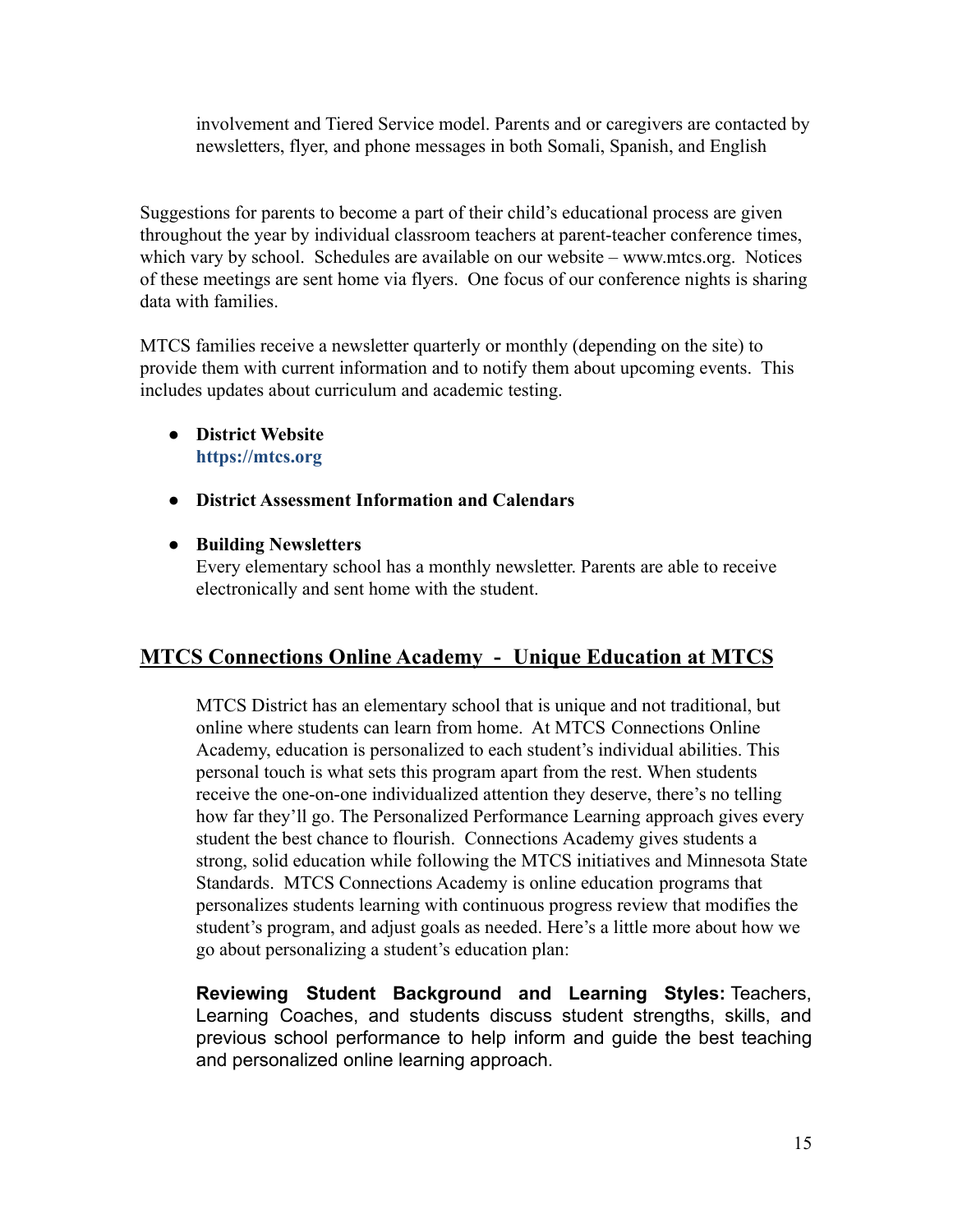**Testing Performance:** In grades K–8, students take a test called LEAP® (Longitudinal Evaluation of Academic Progress®) both at the beginning and end of the year. The LEAP test is used to identify areas of strength and weakness in the student's learning profile and to measure student growth during the school year to help formulate learning goals.

**Finding the Right Courses and Placement:** Testing and assessments are used to identify and evaluate a student's strengths, weaknesses, and talents. We uncover skills that may need improvement and look for ways to enhance the student's learning potential. All of this information is then used to help select courses based on the student's individual needs.

**Setting Goals:** Leadership teams work together to set goals for the student and determine a time line for accomplishing these individualized learning goals during the school year.

**Communicating Regularly:** When school starts, Learning Coaches and teachers establish a regular communication schedule for the personalized learning plan, depending on the needs of the student.

**Scheduling Modifications and Electives (K–8):** Throughout the year, teachers personalize the learning schedule. They inquire about the student's daily routines and make adjustments to the student's online learning schedule as needed. They also may decide to add an elective course.

## **Professional Development**

MTCS District/ Schools recognize the importance of professional development and its impact on student learning. The elementary professional development will strive to be job-embedded and focused on the five strands of reading. We will use experts and our local reading specialists to provide resources. We will be providing time for teachers to align standards, materials, and assessments; analyze student data; and study research-based literacy instructional strategies (i.e. Guided Reading Approach and continued training on the new Reading curriculum). We will use our District Comprehensive Needs Assessment from our District Improvement Plan for any other professional development needs.

Our district is committed to professional learning communities and common planning time to promote professional development for our teaching staff. Each professional learning community will meet weekly.

MTCS provides many opportunities for the staff to further their knowledge of research based instruction and strategies. Staff members are provided time during staff